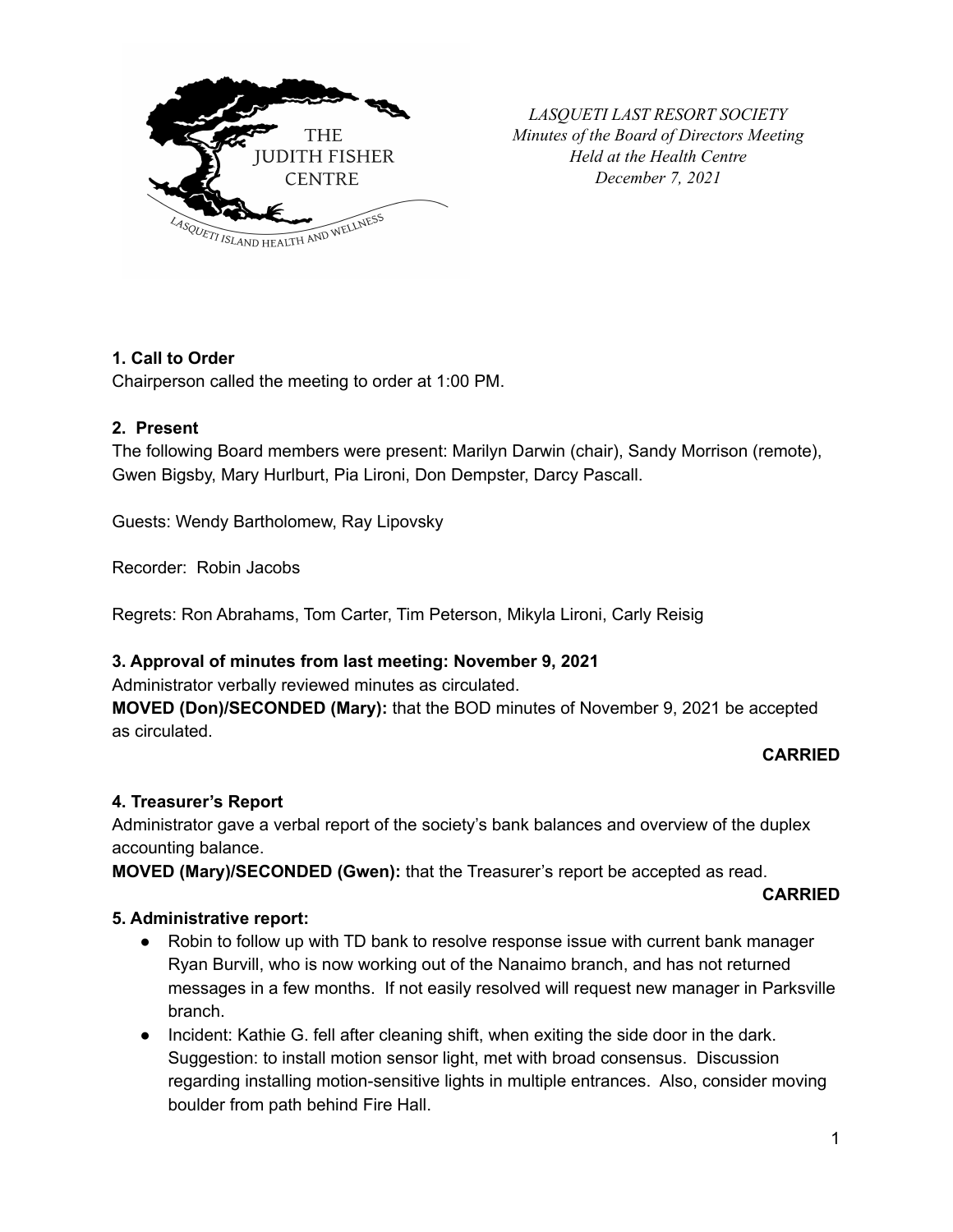## **6. Physical plant report (Ray)**

- Once we have all buildings occupied, the fresh water system likely will not be adequate and needs to be changed. Suggestion: retain same filter, add a delivery pump and an additional tank (at least 75-100 gallons).
- Generator has been running unnecessarily (7 hours per day), programming needs to be changed. Robin will ask Daniel J. to assess charging system and make any necessary changes to programming.
- James has been hired to chainsaw firewood. Previous year's smoke problems may have been partly due to damp, improperly stored firewood.
- Wendy B. may have access to moisture meters through a local committee.
- During cold snaps, maintenance should be directed to load boiler 3X per day instead of 2, to make sure heating reservoir stays in the recommended temperature range.
- Discussion about the wisdom of integrating the boiler system with the propane backup system.
- Darcy will begin assessing the physical plant and making some recommendations, and will meet with Bob & James. Robin will pass on contact information.
- Marilyn completed employee reviews completed for Bob & Robin.

### **7. Building committee (Wendy)**

Still waiting for heating stuff from Ontario. Flooring has arrived. Call for volunteers may be needed soon to install flooring.

Challenges regarding kitchen cabinets: Shirley was unable to go to Ikea, and chosen cabinets are likely to be discontinued. Currently looking at kitchen possibilities through Demxx. Costs are rising, efforts are being made to use volunteers whenever possible.

Ask Ray about electrical meters and propane heaters

For occupancy agreement: Do not touch maintenance interfaces. Any occupants who alter any settings on electrical or heating maintenance interfaces will be liable for any damages caused.

### **8. Occupancy committee**:

Applicants have been interviewed and informed about relevant policies, etc.

Pet policy was discussed extensively. Mary will continue to interact with applicants to discuss policy